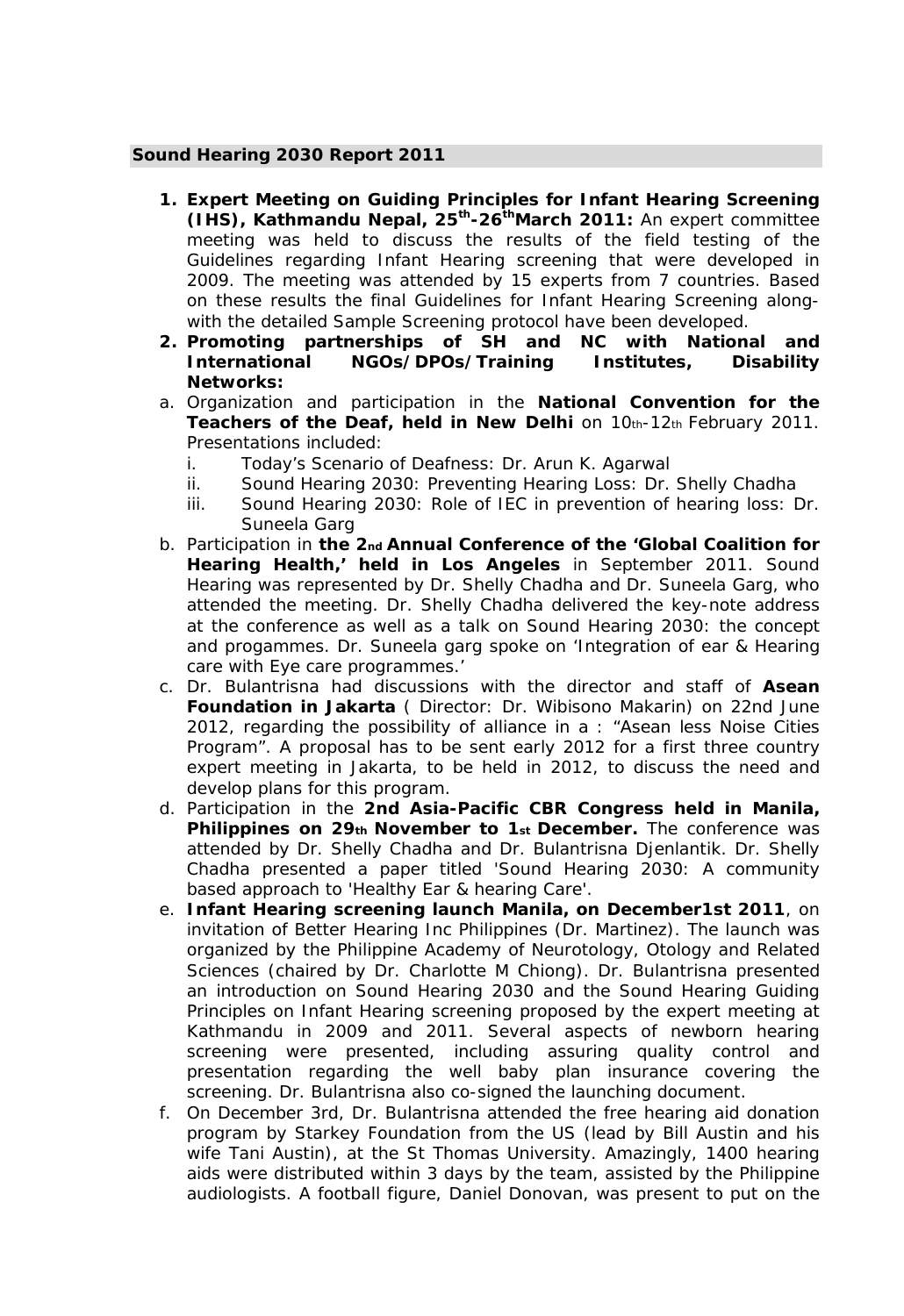hearing aids. Contacts were made and it is hoped that the Society for Sound Hearing and Starkey Foundation will follow up and hopefully start cooperation in the near future.

- *3. Members of the Sound Hearing helped Adaptation of WHO Training manuals into training modules:* the modules have been developed through a consultative process. Four levels of training modules have been developed including those for:
- *a.* Community level workers, parents, teachers
- *b.* Health workers
- *c.* Primary level doctors
- *d.* Obstetricians & paediatricians.

They have been field tested on the relevant target population. Based on the feedback obtained, changes have been undertaken in the modules. They are now ready for wider circulation and to be uploaded on the website.

- *4. Upgrading the accessible website:*A fully accessible website: www.soundhearing2030.org has been developed professionally. It is being updated from time to time with information regarding important events and reports uploaded. Training modules and awareness materials can be uploaded from the website.
- *5. Drafting Country Strategy Papers on ear & hearing care through country workshops:* the process for the drafting of the paper was undertaken in Indonesia before the workshop. The key members of the team were identified and groundwork prepared, in collaboration with the National Committee in Indonesia, Ministry of Health, and WHO- Indonesia. The Sound Hearing supported Workshop was to distribute and discuss the Strategy Plan in more detail for all stakeholders from the provinces, and took place on the 26th of September in Bukittinggi, Sumatra, in conjunction with the Annual Scientific Meeting of the Indonesian ORL Society .

The attendance was around 60 people, consisting of: Society for Sound Hearing: Dr. Bulantrisna Djelantik, Dr. Arun Agarwal (New Delhi); CBM: Mr. Rainer Gietler, Manila; Ministry of Health; Ministry of Education; Komnas PGPKT (National Committee of Prevention & Management of HI & Deafness); 12 Komda PGPKT or Local Committees of Prevention & Management of HI & Deafness from many provinces of Indonesia including Aceh, Kalimantan and Papua; Hearing International : Prof H hendarmin; Indonesian ORL-HNS Society (Perhati-KL); Study groups of Otology, Neurotology, Community Ear health; PT Kasoem (HA manufactory); Masyarakat Bebas Bising (Noise Free Community); BaliHears NGO; ENT Institutions and Hospitals.

The Program of the Workshop consisted of:

- 1. Opening Speech: 1) Chairperson of the Komnas PGPKT; 2) President of the Indonesian ORL-HNS Society; 3) President of the SSH
- 2. 6 lectures divided into 2 sessions
- 3. Group Discussion : 4 groups discussed how to develop POA of the Strategic Plan PGPKT to achieve the goals and Action Planning for 2011-2014, Nationally and locally in each Provinces followed by Plenary session
- 4. Presentation of each local committee (Komda PGPKT)
- 5. Exhibition of Banner of Activities from 10 Komdas PGPKT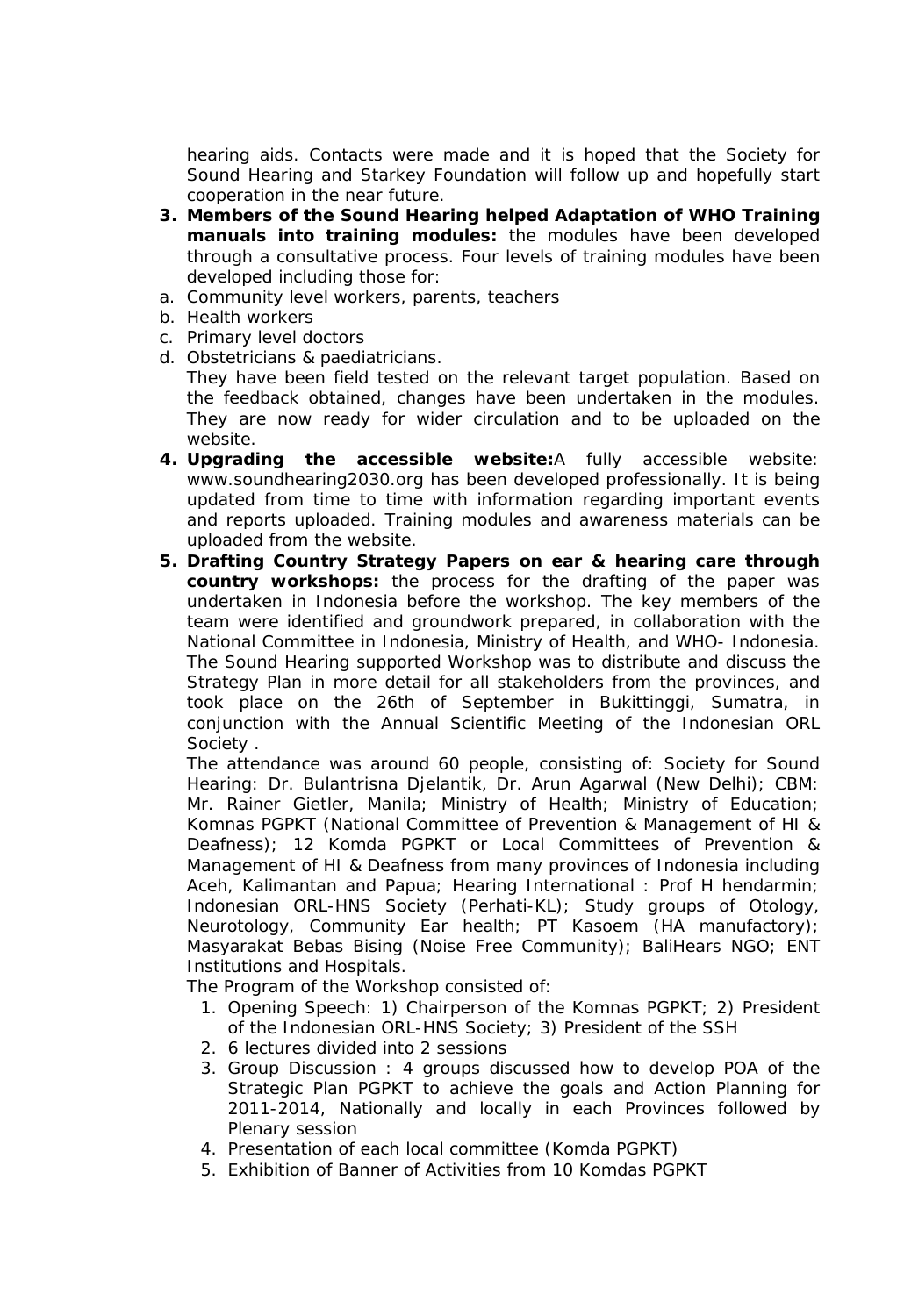- 6. Award of the 3 best banners judged by Prof. Arun Agarwal, Mr. Rainer Guetler (CBM), Prof. Hendarto Hendarmin (HI) and Prof. Bambang Hermani (Perhati-KL), won the prize of Sound Level Meter
- 7. (West Java, East Java, Aceh).
- 8. Conclusion of the Workshop
- 9. Closing and Photo Session.
- *6. Developing Alliances with WHO:* Meetings have been held with the relevant officers within WHO SEAR Office in order to develop a formal relationship with WHO SEARO through the signing of an MOU/letter of Exchange. The draft letter has been prepared and submitted along with other relevant documents. The response from WHO SEARO is now awaited. Dr. Agarwal, President was also invited to the Annual executive meeting of WHO SEARO as an observer.
- *7. Development of Guidelines regarding Inclusion of Hearing*  **Impaired in Indonesia:** These guidelines are being developed through a consultative effort of experts in the field of Inclusion, Education as well as subject experts, under the guidance of Dr. MNG Mani. A team of experts from several institutions in Jakarta, including 3 persons from the department of Education, two from the ORL society, one from a Deaf School, and one from a Deaf Teachers School, and COO of the SSH (Dr. Bulantrisna), conducted several meetings in Jakarta in August – September 2011, to discuss the translated document, and made alterations and adaptations.The final document was presented and distributed at the Strategy Plan Workshop in Bukittinggi on the 26th of September 2011.
- *8. Pilot project for operational research in HI and Blindness program:*  A pilot project to develop a replicable model of integration of ear & hearing care services with existing eye care services is being developed. In 2010, this has been field tested at two 'Vision centers' in collaboration with the 'Shroff Charitable Eye Care Hospital' in India. The vision technicians at both the centers have undergone training in Ear & Hearing care services and are now carrying out screening, referral and awareness activities in the community. The project is still going on in 2011. In 2011, another pilot project in this regard has been initiated in Nepal, in collaboration with the Biratnagar Eye Hospital. The concerned personnel has received training in the field of ear & hearing care. Screening activities are now being carried out. Ear & hearing Screening is being carried out in conjunction with screening activities for Eye diseases and visual impairment. Linkages for referral have been developed.
- *9. Registration as International entity:*
- a. The Registration in Hong Kong is coordinated by the COO through liasoning with **Dr. Bradley McPherson**. The process of registration of the organization 'Society for Sound Hearing International limited' as an international Charity in HongKong has been completed with the kind services of **Mr. Alfred Hau and Ms. Karen Tam** of the Hau, Lau, Li& Yeung Solicitors and Notaries. The process of Tax exemption is in process, and involves some more discussions and clarifications regarding the "objects" mentioned in the Memorandum of the Association. The bank account has been opened at HSBC Hong Kong, and reported to CBM SARO (N) liaison, Mr. Vikas Katoch. Dr. Bradley McPherson has kindly agreed to bear the task as Joint Treasurer, for transfers and recording of funds of the HSBC international account.